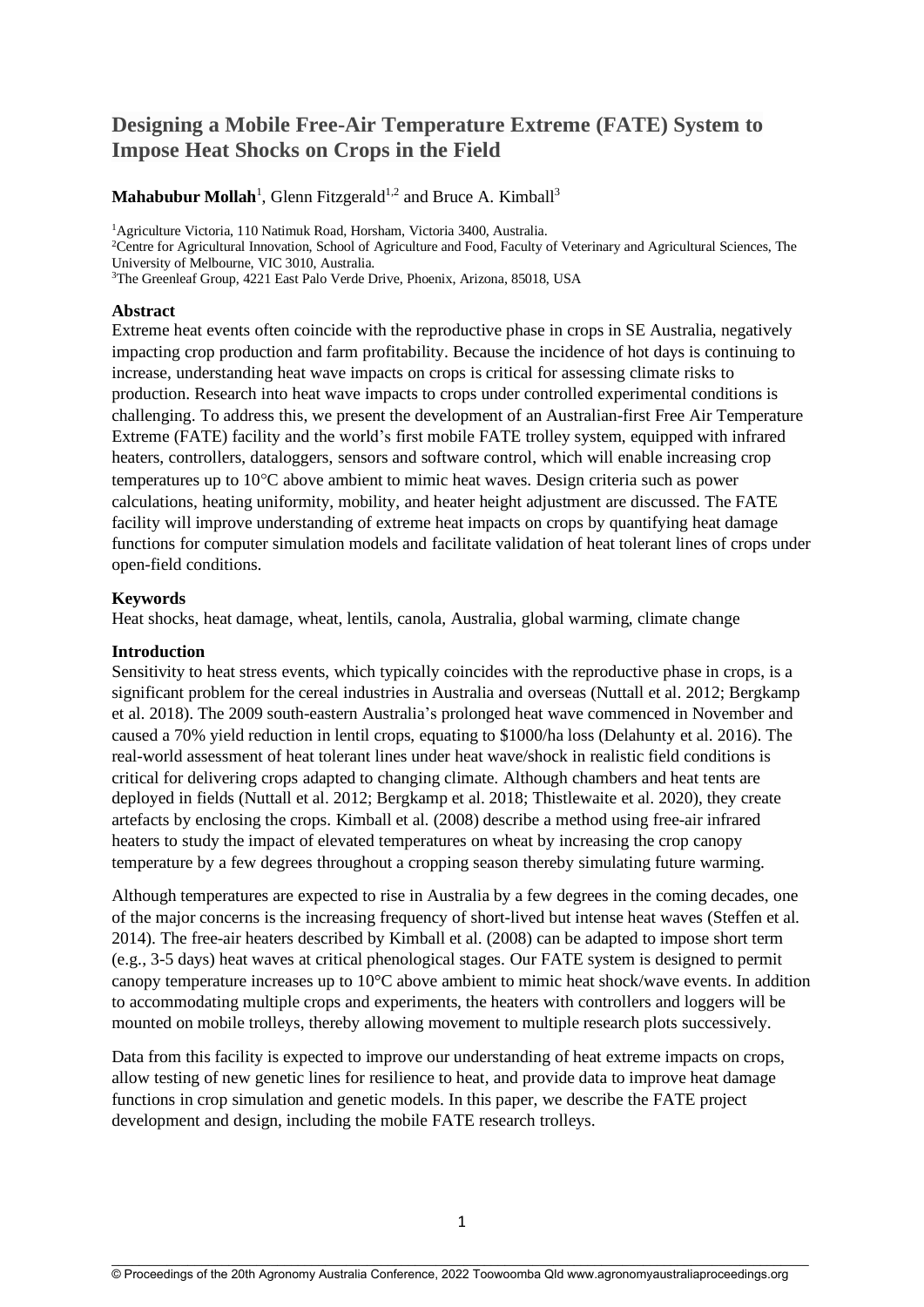## **Methods**

## *Designing the Field Facility*

Paired heated and non-heated (control) plots will be separated by a buffer (Figure 1). A range of crops can be sown (cereals, oilseed, pulses) and different traits tested at different phenological stages. These will be sown in 2.4 m wide x 6 m long plots in a north-south direction within the 10.8 m wide and 100 m long strips (Figure 1a), allowing for multiple experiments, including irrigation, if needed. Trolleys carrying heaters (red rectangle, Figure 1b), process control, datalogger and sensors will be powered from the in-field generator (Figure 1a). Although heat can be applied at any time during the growing season, it is anticipated that the time of anthesis (October/November) will be the principal period of application, coinciding with flowering for winter-sown crops in Horsham Victoria. There will be at least 3 replications with a  $4<sup>th</sup>$  anticipated in the future.



# **Figure 1. (a) Schematic of FATE site and electrical layout, (b) Plot orientation with the position of FATE trolley**.

#### *FATE System Components*

For each trolley, 12 three-phase 415 V, 12 Amp and 8.64 kW rated liquid tight infrared ceramic panel heaters (Heat & Sensor Technologies LLC, 627 Norgal Drive, Lebanon, OH, USA) will be mounted as shown in Figure 3b. In each trolley, there will be one process controller for the heaters (F4T Controller, Watlow®, Watlow West, CA, USA), one SDM-CV04 current/voltage output module, one CR1000X datalogger, two IR radiometers (IRT), two soil temperature probes, one mineral insulated thermocouple to measure heater temperature, one air temperature and humidity sensor, and one wind speed and direction sensor (Campbell Scientific Australia Pty Ltd, 411 Bayswater Road, Garbutt, Queensland, Australia) to build the heating system with software feedback control (Figure 2).

#### *How the FATE System Works*

For system control, the 'Watlow Composer' software for the F4T heater controller and 'Loggernet' software for the CR1000X data logger (also holds the control software modified from Kimball et al. (2008) to allow set absolute temperatures) are used. A single infrared thermometer (IRT) directed at the canopy will provide a voltage signal to the F4T controller via the SDM-CV04 to operate the heaters to maintain a set canopy temperature (e.g., 37°C). A solid-state-relay is used to modulate the heater temperature, thereby enabling a better and tighter temperature control. Wind speed measurement is used to estimate the efficiency of the heaters and an insulated thermocouple attached to one of the heaters allows for correction for radiation from the heaters that is reflected from the vegetation canopy and sensed by the IRTs. Data from the wind speed, humidity, air, soil, and canopy temperature sensors will be logged at predetermined intervals.

#### *Design and Construction of Research Trolleys*

The light-weight aluminium trolleys have wheels allowing movement along the experimental tracks to accommodate successive plots to be heated. These will be moved manually through the field along the replications and positioned over each experimental plot (Figure 1).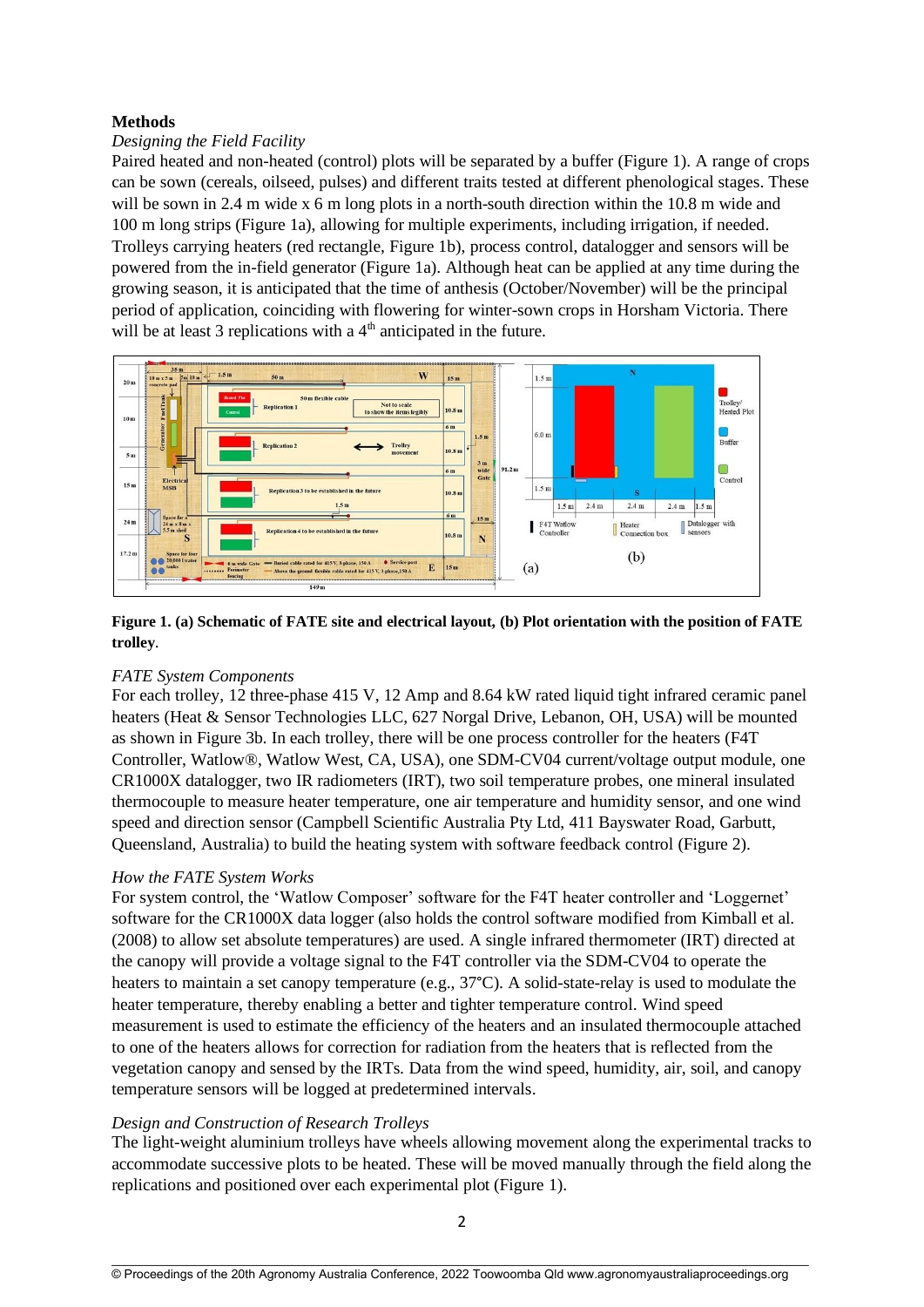

**Figure 2. Schematic of FATE system assembly.**

## **Discussion**

## *Heater Numbers and Orientation on Each Trolley*

Following Kimball et al. (2012), radiation distribution from the heaters was modelled on a 2.5 m  $\times$ 5.0 m area, representing each trolley to inform the 3-dimensional positioning of the 12 heaters (Figure 3a). To achieve a uniform distribution of heat, heaters are positioned at various angles, tilts, and azimuth angles (Figure 3b) but are divided into four symmetric groups, (i.e., heaters 1, 5, 7 & 11; 2, 4, 8 & 10; 3 & 9; and 6 & 12) (Figure 3b).



**Figure 3. (a) Computer simulation of radiation distribution and (b) Schematic of FATE trolley top with heater orientation determined following Kimball et al. (2012).**

#### *Generator and External Fuel Tank*

For the 4 replications, 48 heaters will be deployed across four trolleys requiring 415kW power (48  $\times$ 8.64 kW). Generator power rating (size) is expressed as kVA (apparent power) which is related to kW as: Actual Power (kW) = Apparent Power (kVA)  $\times$  Power Factor (pf). For diesel generators, a pf value of 0.8 is commonly used. A 550 kVA generator (415 kW / 0.8) will be required to deliver the required power to the experiment. This 550 kVA generator produces a line current of  $\sim$ 722 Amp (calculated using 3-phase electrical formula) which is more than sufficient to supply 4 replications under full load  $(12 \times 48 = 576$  Amp).

Heat waves will likely be imposed for periods of  $3 - 5$  days during daylight hours for up to 14 h/day but following a diurnal curve to simulate actual heat waves, thus the power and fuel loads will neither be constant, nor at 100%. At 100% load, fuel consumption from a 550 kVA diesel generator is expected to be around 120 L/h. A 3-day (42 h) run for a single experiment would require  $\sim$  5,000 L of